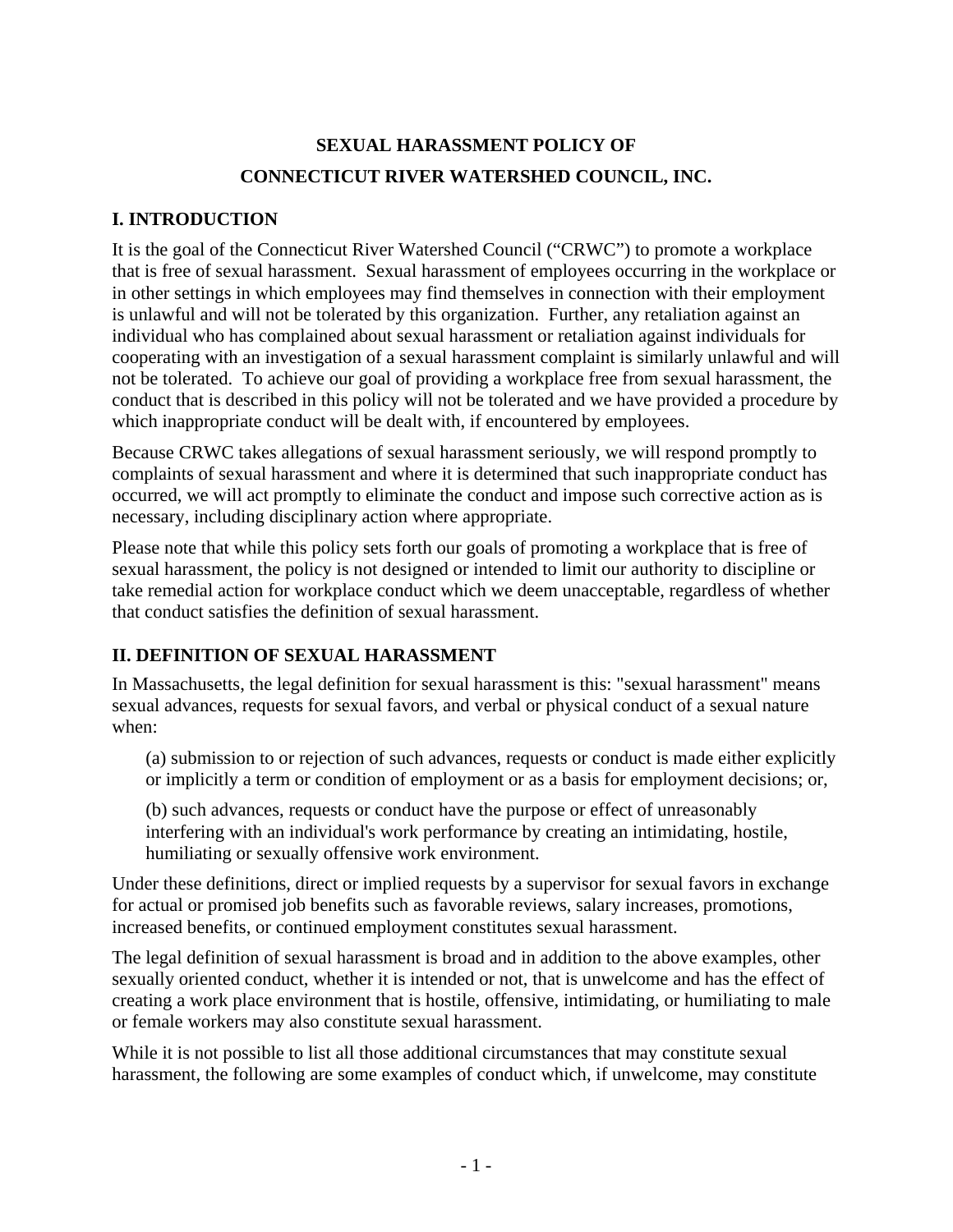#### CRWC Sexual Harassment Policy

sexual harassment depending upon the totality of the circumstances, including the severity of the conduct and its pervasiveness:

\*Unwelcome sexual advances -- whether they involve physical touching or not;

\*Sexual epithets, jokes, written or oral references to sexual conduct, gossip regarding one's sex life; comment on an individual's body, comment about an individual's sexual activity, deficiencies, or prowess;

\*Displaying sexually suggestive objects, pictures, cartoons;

\*Sending sexually suggestive email;

\*Unwelcome leering, whistling, brushing against the body, sexual gestures, suggestive or insulting comments;

\*Inquiries into one's sexual experiences; and,

\*Discussion of one's sexual activities.

All employees should take special note that, as stated above, retaliation against an individual who has complained about sexual harassment, and retaliation against individuals for cooperating with an investigation of a sexual harassment complaint is unlawful and will not be tolerated by this organization.

## **III. COMPLAINTS OF SEXUAL HARASSMENT**

If any of our employees believes that he or she has been subjected to sexual harassment, the employee has the right to file a complaint with our organization. This may be done in writing or orally.

If you would like to file a complaint, you may do so by contacting the Executive Director. S/he is also available to discuss any concerns you may have and to provide information to you about our policy on sexual harassment and our complaint process. In the event the complaint involves the Executive Director, the complaint may be filed with the Chairman of the Board of Trustees.

### **IV. SEXUAL HARASSMENT INVESTIGATION**

When a complaint is received, the allegation will be promptly investigated in a fair and expeditious manner. The investigation will be conducted in such a way as to maintain confidentiality to the extent practicable under the circumstances. Our investigation will include a private interview with the person filing the complaint and with witnesses. We will also interview the person alleged to have committed sexual harassment. When we have completed our investigation, we will, to the extent appropriate, inform the person filing the complaint and the person alleged to have committed the conduct of the results of that investigation.

If it is determined that inappropriate conduct has occurred, we will act promptly to eliminate the offending conduct, and where it is appropriate we will also impose disciplinary action.

# **V. DISCIPLINARY ACTION**

If it is determined that inappropriate conduct has been committed by one of our employees, we will take such action as is appropriate under the circumstances. Such action may range from